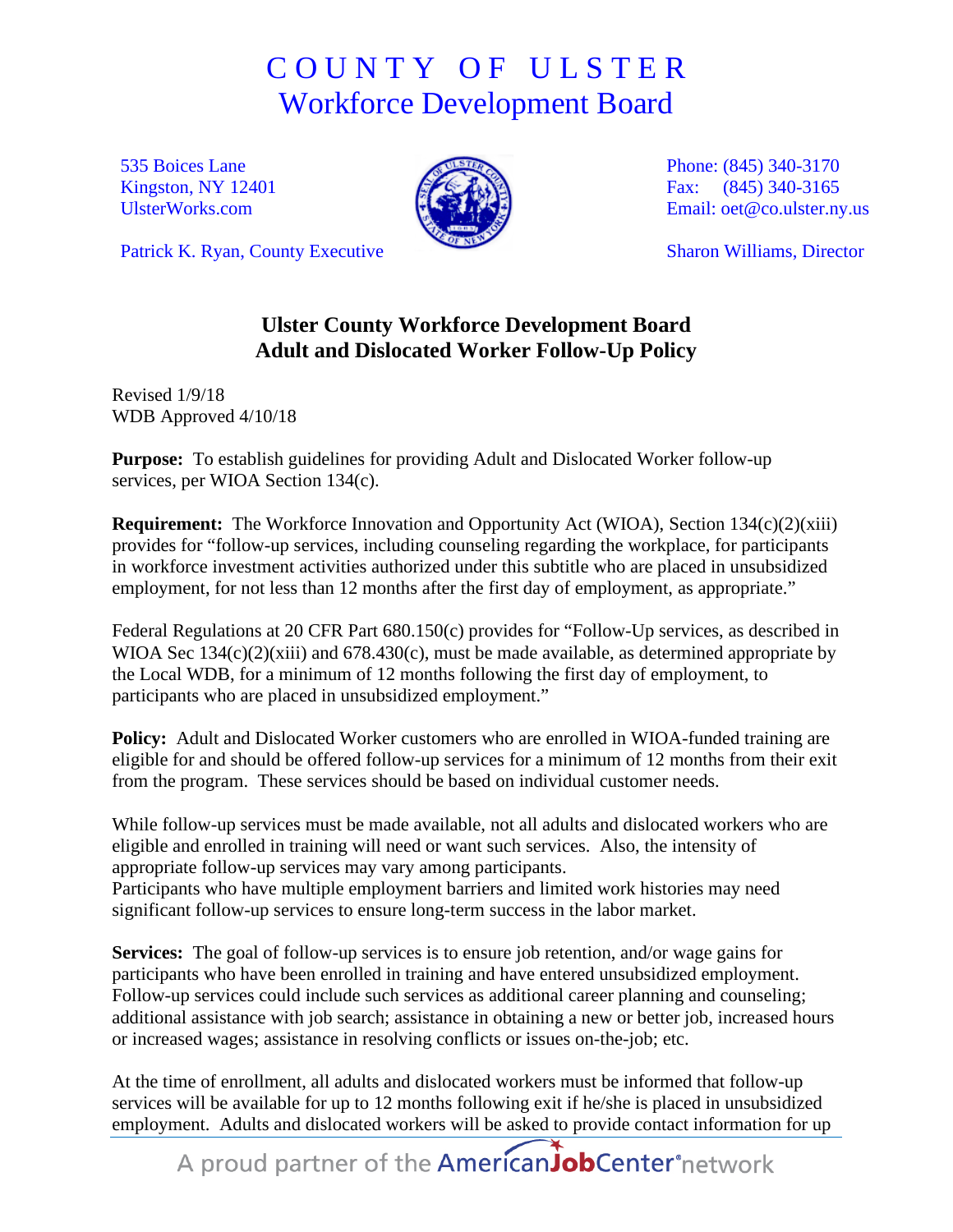to three additional individuals (e.g. employers, relatives, and/or education/training organizations) who can be contacted for information if the customer is unreachable. Prior to exiting, the followup procedure will be reviewed with the customer, and a decision will be made as to appropriate follow-up services and preferred method of contact.

Follow up services are defined as appropriate if they are suitable to the customers' needs regarding content, service method, frequency and are in accordance with the agreed to Individual Employment Plan (IEP).

**Contact/Frequency:** In providing follow up services, staff must contact the customer or (if customer cannot be reached) one or more of the additional individuals identified by the customer to discuss customer's progress in employment. This contact must be made during the second and fourth quarter after customer exits the program, via phone, US mail, email, in-person, text message, or through social media. If the customer contacts staff, this will count as follow-up and should be entered in OSOS as a follow-up service.

If staff contacts customer and customer reports no need for services during that contact, this should be fully documented as a follow-up service in OSOS and should also be captured in a Comment. Follow-up services should continue to be offered following the schedule above to monitor the customer's status and needs.

OSOS may be used to help staff set reminders to contact customers, using the "Next Contact Date" option on the *Services* tab in OSOS. Staff should create a Comment when entering a follow-up service that includes the next date the staff will attempt to contact the customer.

**Refusal/Loss of Contact:** Staff may end a customer's follow-up services in less than twelve (12) months if staff receives this request in writing from the customer via phone, US mail, email, in-person, text message, through social media, or if staff is unable to contact the customer or receives one rejection from the customer.

Contact dates and information must be entered in OSOS Comments to show that the contact policy threshold was reached.

**Terminating follow-up services:** Follow-up services may end if the customer:

- Becomes incarcerated in a correctional institution or has become a resident of an institution or facility providing 24-hour support, such as a hospital or treatment center, following exit.
- Is receiving medical treatment and that treatment is expected to last longer than 90 days and precludes further continuation in unsubsidized employment.
- Is deceased.
- Is a member of the National Guard or other reserve military unit of the armed forces and is called to active duty for at least 90 days.